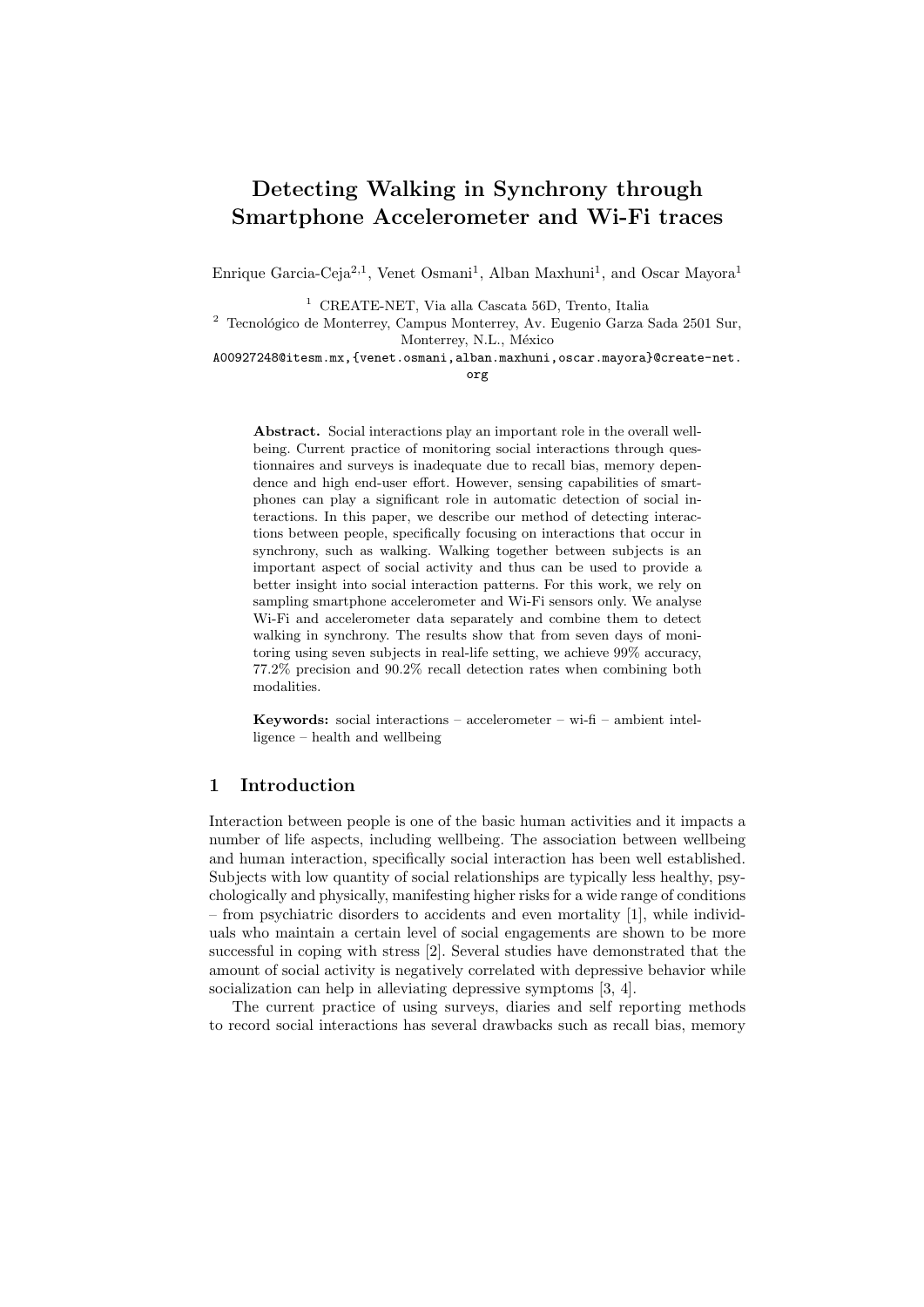dependence, and high end-user effort for continuous long term monitoring [5]. Also, many serious mental illness (SMI) require lifelong management and individuals need to constantly look for signs that might indicate relapse [6], which is infeasible with manual methods. The use of technology can alleviate many of these problems, specifically, wearable devices with embedded sensors, which can continuously record data in an unobtrusive manner.

Miniaturization of sensors makes it possible to collect different types of data. It is common to have wearable devices with several embedded sensors like accelerometers, gyroscopes, Bluetooth and Wi-Fi, to name a few. In recent years, several research works have taken advantage of those sensors to infer different aspects of the user's context, including physical activities, location and proximity to other users. For example, the accelerometer sensor has been used to recognize physical activities, including walking, running and sleeping [7, 8]. It has been shown that it is also possible to recognize social actions like drinking, laughing, speaking, with a single accelerometer [9]. Another important aspect for context aware systems is location. The Bluetooth and Magnetometer sensors have been used to locate a user in indoor environments where GPS usually fails [10, 11, 12, 13]. The Wi-Fi sensor has also been used to classify proximity between mobile devices [14], which is important to identify social structures and relationships [15, 16, 17].

However, the majority of these works have focused on detecting activities that pertain to individual users; that is, establishing statistical models of activities and using sensor data to classify these activities. One issue with this approach is that it is difficult to generalize models across diverse population, since it is challenging to obtain vast set of diverse training data. In contrast, our work focuses on understanding synchrony of activities between people, and we are particularly interested in detecting synchrony of activities when people are in proximity. For this work, we focus on detecting walking activity synchrony using accelerometer data and Wi-Fi traces collected using smartphones worn by subjects in an everyday setting. Our main motivation in detecting walking in synchrony between subjects, is that walking together (going to lunch for example) is an important aspect of the overall social interaction, which has been studied in our previous work [18, 19, 20].

In this work we first used the accelerometer and Wi-Fi data independently to detect walking in synchrony. Then we evaluated performance of our method when combining both modalities. Using both sources of information helped to increase the overall accuracy of detecting joint walking activity.

This paper is organized as follows: Section 2 will present related work in this area. In Section 3 we will describe the methodology which includes: data collection details, pre-processing, accelerometer data analysis and Wi-Fi data analysis. Section 4 presents the experiments and results and finally, in Section 5 we draw the main conclusions.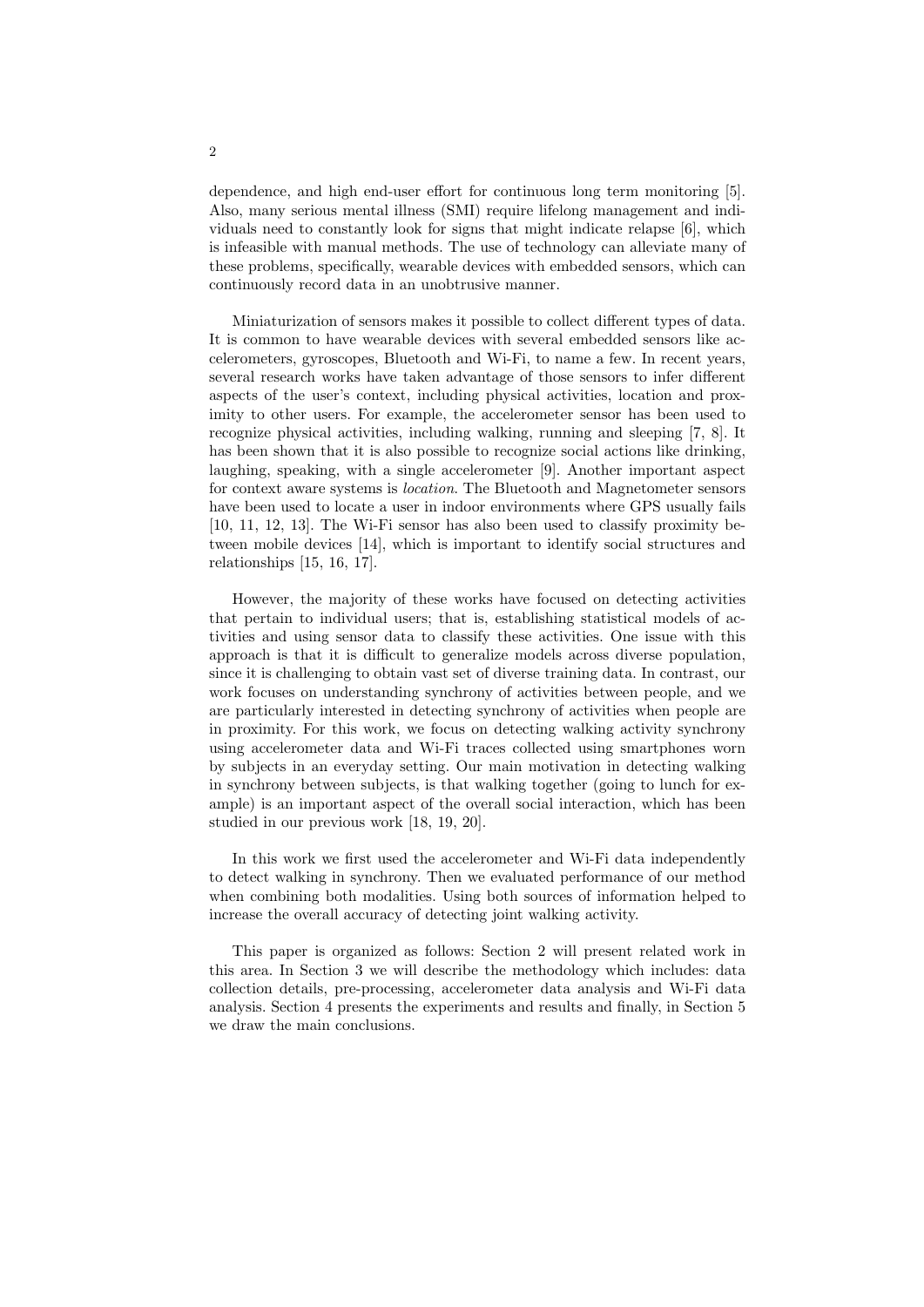## 2 Related Work

The use of sensors to infer user context and interactions has gained a lot of interest in recent years. For example, in [21], the authors used Wi-Fi signal strengths to infer the location of a client and to classify whether or not the client is in motion. To perform the inference, they used Hidden Markov Models (HMMs). They achieved an accuracy of 87% for the motion classification and a median error of 1.5 meters for the location inference. Welbourne et al. [22] also used Wi-Fi signals to infer the user's place but they also added more sensors like accelerometers and barometric pressure sensors in order to highlight significant places based on the activity that occurs there. The aforementioned works perform the inferences in a user-centric manner, i.e., they do not take into account interactions between users. In [23] they started to explore the use of sensor data from mobile phones to discover the relationships between users. The information they collected includes call logs, Bluetooth proximity devices, cell tower ids, application usage and phone status. In their study, 100 subjects participated in the data collection process over a period ranging from 2 to 7 months and they were able to infer friendship relationships with over 90% accuracy.

Another work that takes into account relations between users is the one of Vu et al. [24]. They used Wi-Fi and Bluetooth data to predict what persons a user will meet, predict future location and stay duration at that location. Sekara & Lehmann [25] demonstrated that weak links obtained from Bluetooth signal strength data have a lower probability of being observed at later times and thus, a lower probability of sharing an online friendship. Carreras et al. [26] used Wi-Fi RSSI to detect proximity between users without the need of any external infrastructure since they introduced a duty-cycle method. This method consists of allowing the devices to alternatively act as Portable Hot Spot (PHS) and client mode.

Social Network Analysis (SNA) visualizations and methods have been used to extract friendship relationships from sensor data. Oloritun et al. [15], predicted friendship ties based on duration of interactions from smartphones data by modeling them as undirected weighted graphs where the weight represents the duration of the interaction. Their results suggest that there is a significant correlation between close friendship and interactions in weekend nights. Another method from SNA is Link Prediction, which consists of predicting future or missing links in a network. Yang et al. [27] used Link Prediction with human mobility information in order to predict future proximity topologies.

In this work we focus on the problem of inferring walking interactions between users. Several of the mentioned works relay on the assumption that two persons interact if they are close to each other, however this may not be the case. It is more likely that any two given persons are interacting if they are walking together than if they are just close to each other so our results may benefit other works that use interaction information to infer higher order social relationships. To the best of our knowledge there are no works that attempt to classify joint walking interactions between users by using just accelerometer data or by combining acceleration and Wi-Fi sensors. One of the advantages of using these type of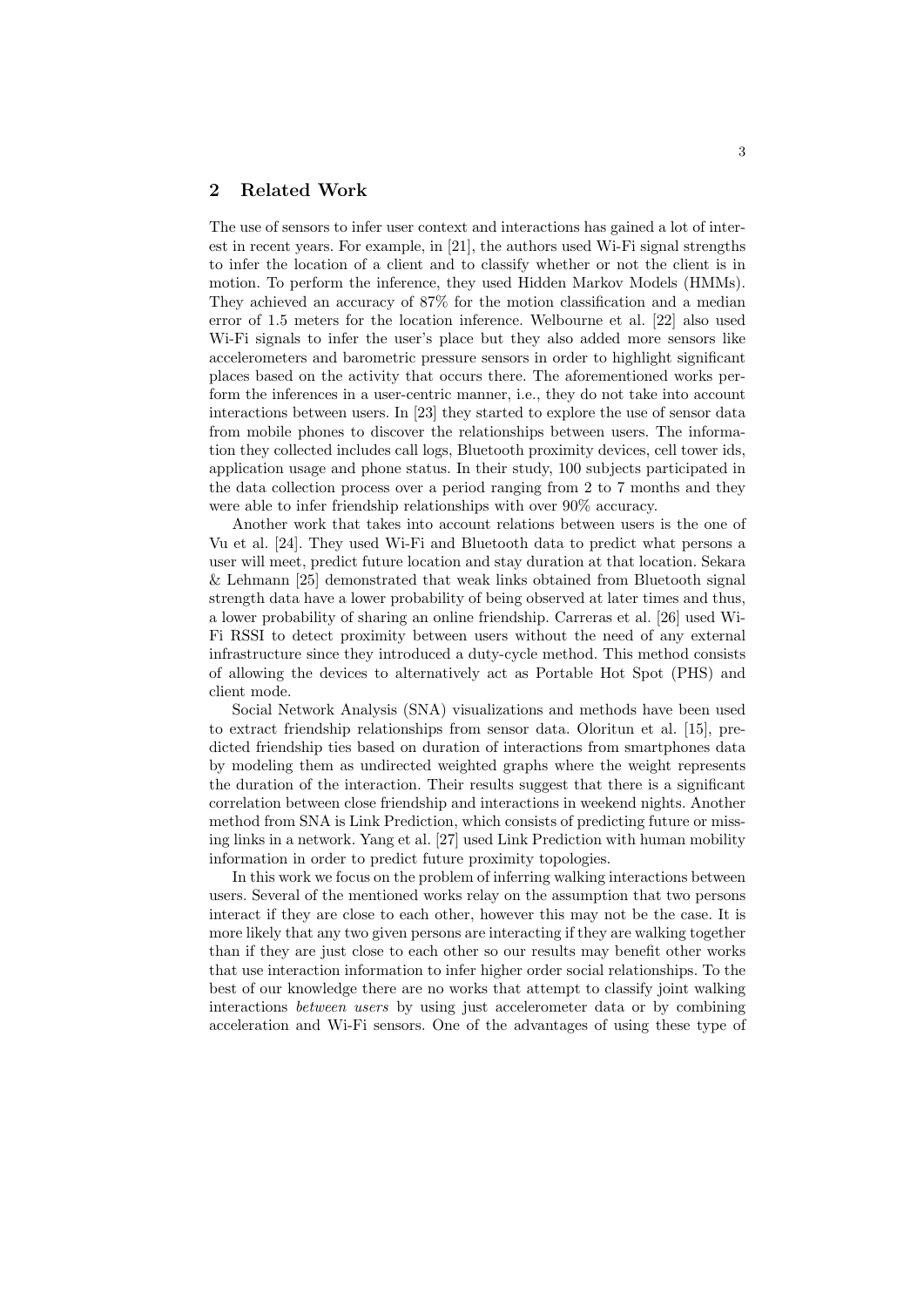sensors is that they are non-visual and non-auditory thus, they mitigate privacy concerns and do not interfere with the individual's daily routines [18].

Table 1 shows a summary of related work classified by the different data sources used and by type. User-centric type means that the work does not take into account the interaction between users but is oriented towards single user i.e., it focuses on context details rather than higher-level interactions. Multiuser means that the work does take into account several users and their possible interactions but does not infer social relationships. This work lies between usercentric and social inference (i.e., multi-user) because it does take into account the interaction between users but it does not try to infer social structures and higher-level relations.

| Work                                 | Data sources            | Type             |  |
|--------------------------------------|-------------------------|------------------|--|
| Krumm & Horvitz<br>[21]              | Wi-Fi                   | user-centric     |  |
|                                      | Wi-Fi, accelerome-      |                  |  |
| Welbourne et al. [22]                | ters, pressure          | user-centric     |  |
|                                      | sensors                 |                  |  |
| Carreras et al. [26]                 | Wi-Fi                   | multi-user       |  |
| This work                            | Accelerometer, Wi-Fi    | multi-user       |  |
|                                      | Bluetooth,call          |                  |  |
| Eagle & Pentland                     | $logs,$ cell            | social inference |  |
| 23                                   | towers, application     |                  |  |
|                                      | usage, phone status     |                  |  |
| Eagle et al. [28]                    | call logs, cell         | social inference |  |
|                                      | towers, Bluetooth       |                  |  |
| Vu et al. $[29]$                     | Bluetooth, Wi-Fi        | social inference |  |
| Vu et al. $[24]$                     | Bluetooth, Wi-Fi        | social inference |  |
| Sekara & Lehmann<br> 25              | Bluetooth               | social inference |  |
| Lerman et al. $[17]$                 | Digg, Twitter           | social inference |  |
| $\left[30\right]$<br>Carrasco et al. | Simulated Wi-Fi         | social inference |  |
| Oloritun et al. [15]                 | Bluetooth               | social inference |  |
| Yang et al. [27]                     | different datasets      | social inference |  |
|                                      | Blue-                   |                  |  |
| Yu et al. $[16]$                     | tooth, location, voice  | social inference |  |
|                                      | calls, text messages    |                  |  |
|                                      | Question-               |                  |  |
| Stopczynski et al.<br>$[31]$         | naires, Facebook, Phone | social inferecne |  |
|                                      | sensors                 |                  |  |

Table 1. Classification of different related works according to data source and type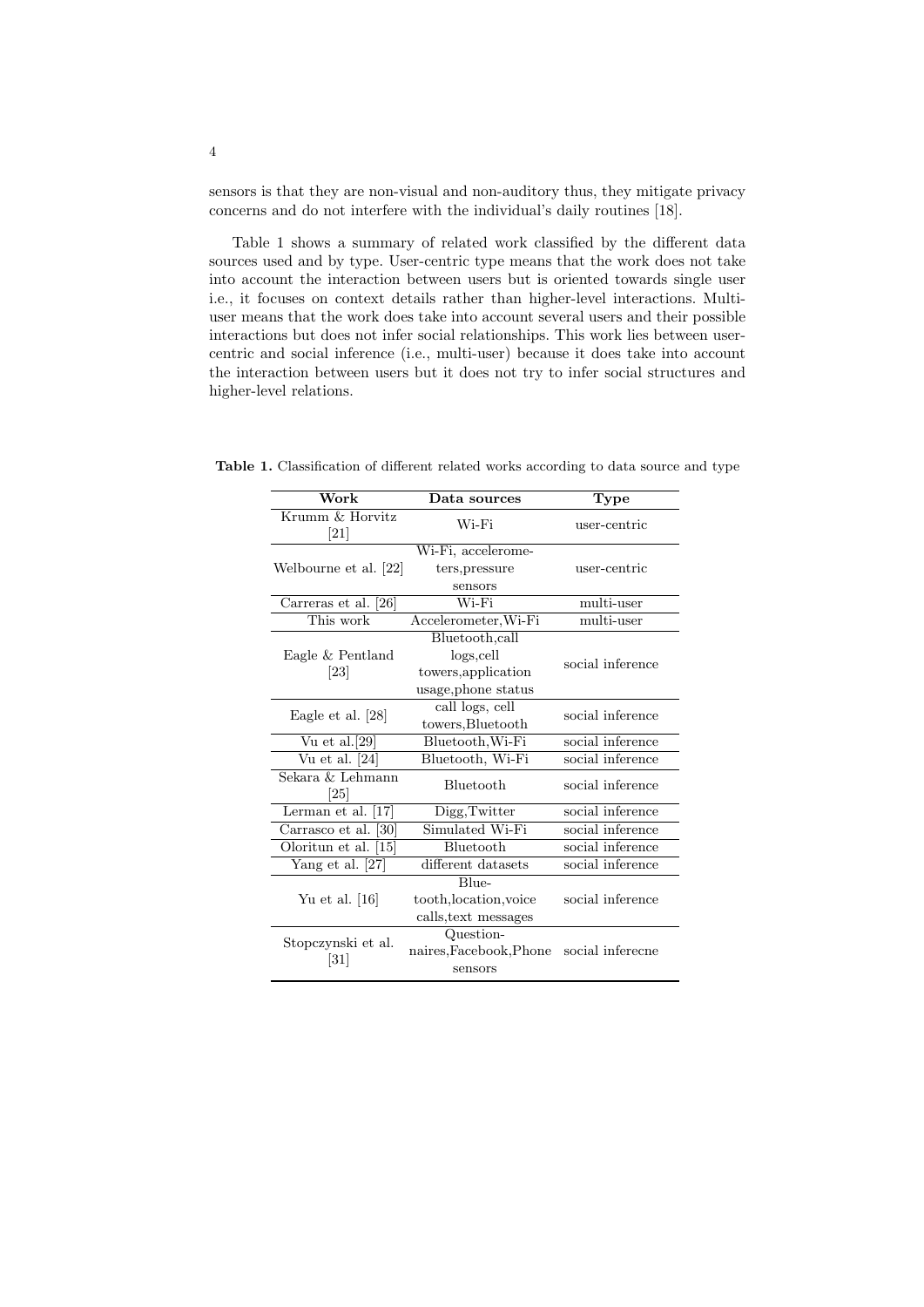#### 3 Methodology

In this section we describe the details of the data collection process, pre-processing steps and finally the accelerometer and Wi-Fi data analysis.

#### 3.1 Data Collection

The data was collected continuously using two smartphones running Android OS. An application was developed to collect accelerometer and Wi-Fi data from the smartphones' sensors. The sampling rate for the accelerometer sensor was set at 5Hz. This sensor returns the acceleration for each of the  $x,y$  and z axes along with a timestamp. The application continually scans Wi-Fi Access Points and stores their Basic Service Set Identifier (BSSID), which is a unique address that identifies each Access Point through MAC address.

The data was collected with 7 subjects in 7 different days during working hours (approx. between 9 a.m and 6 p.m). The experiment was carried out in an office environment where most of the time the users are working on a computer. For each day, one of the smartphones was carried by a *control user* and the other phone was given to a test user. There was 1 control user and 6 test users (one test user collected data for two different days). Three of the test users were unknown to the *control user* and the other three test users work in the same office as the control user. The control user took note of the start and end time of each of the walking interactions, i.e., when both users walked together while going for coffee, lunch and other joint walking activities, such as going home. The users were free to use their phone in any way they wanted; that is, there were no restrictions put on the users to carry the phone in a specific manner or at a specific position of the body.

#### 3.2 Pre-processing

An initial examination of raw accelerometer data revealed substantial noise, as expected. Hence, the raw accelerometer data was smoothed with an average filter of length 3:

$$
v_s(t) = \frac{1}{n} \sum_{i=t-n}^{t-1} v(i)
$$
 (1)

where v is the original vector,  $v_s$  is the smoothed vector and n is the window length. This filter was applied to each of the 3 acceleration axes. Then, in order to take into account the overall movement of the smartphone the magnitude of the acceleration was computed as follows:

$$
M(t) = \sqrt{a_x(t)^2 + a_y(t)^2 + a_z(t)^2},
$$
\n(2)

where  $a_x(t)$ ,  $a_y(t)$  and  $a_z(t)$  are the accelerations at time t for each of the axes. Since each user has its own way of moving (some users tend to move more than others), the magnitude M was standardized ( $\mu = 0$  and  $\sigma = 1$ ) relative to each user.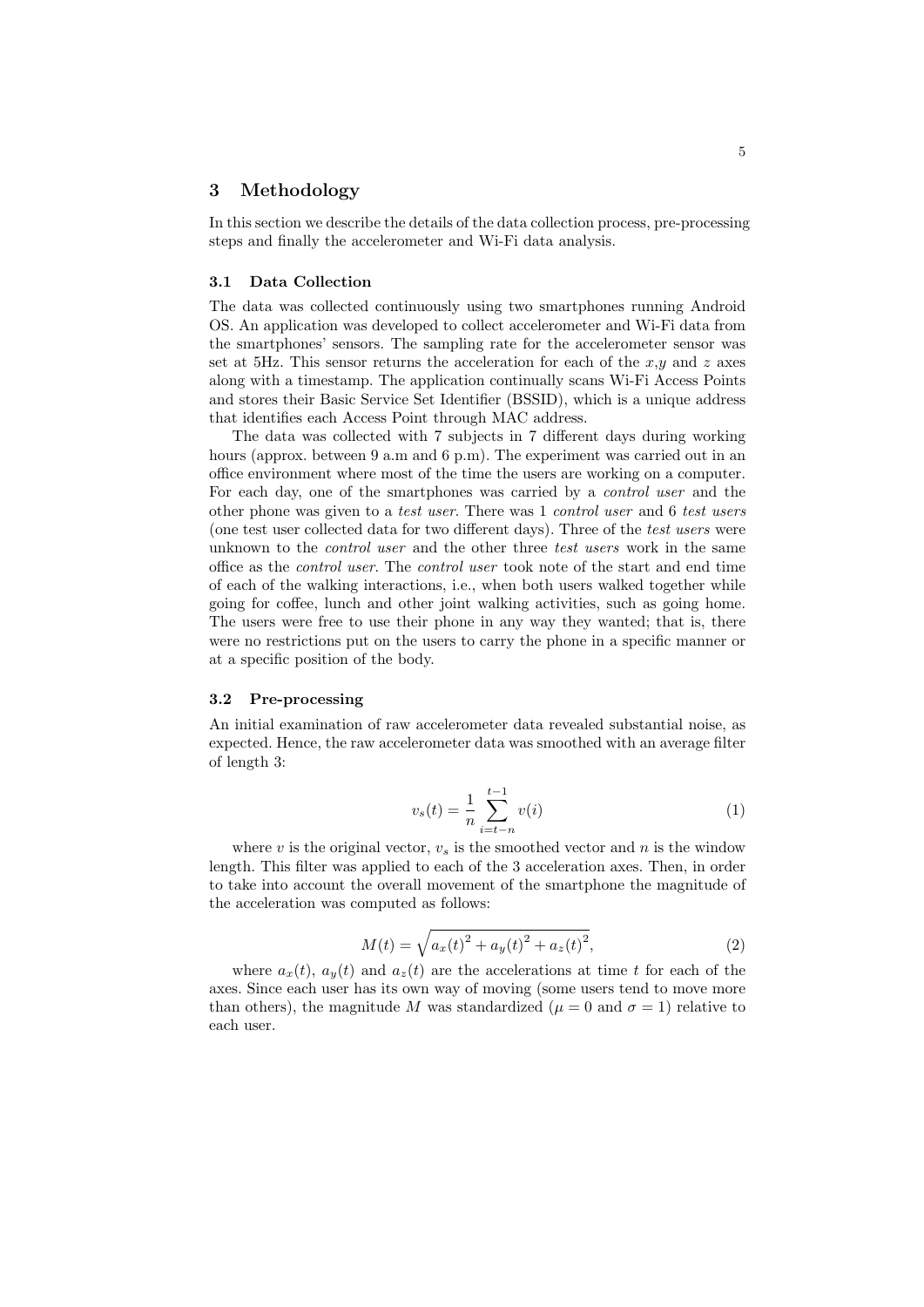#### 3.3 Acceleration Analysis

The next step was to synchronize in time the data of both users because the application on each phone was not started exactly at the same time and we also needed to take into account the small variations of the internal clocks of the phones. To accomplish this, we divided the time into slots of ten seconds each and computed the mean magnitude for each of the slots such that the data for both users lied in a common time scale. Figure 1 shows the magnitudes for the control user and one of the test users.



Fig. 1. Heat map of the acceleration magnitudes of the control user and one of the test users. u1 is the control user and u2 represents the test user. The x axis represents time.

Since we are interested in significant changes of acceleration between both users that occur almost at the same time, we now compute the magnitude difference for each user as follows:

$$
D(t) = |M(t) - M(t - 1)|
$$
\n(3)

Figure 2 shows the result of applying this filter. Now we can see that the magnitude changes are emphasised. We can also see that the red lines are fragmented but we want to arrange them into blocks so it is easier to detect when both users are moving at the same time. To 'group' the fragmented lines into blocks we applied the following filter:

$$
V(t) = \Theta \left( \sum_{i=t-(n-1)}^{t-1} |D(i) - D(i+1)| - \varepsilon \right)
$$
 (4)

where  $\Theta$  is the Heaviside function,  $\varepsilon$  is a threshold (set to 1) and n is the window size which was set to 10. Figure 3 shows the result after applying this

6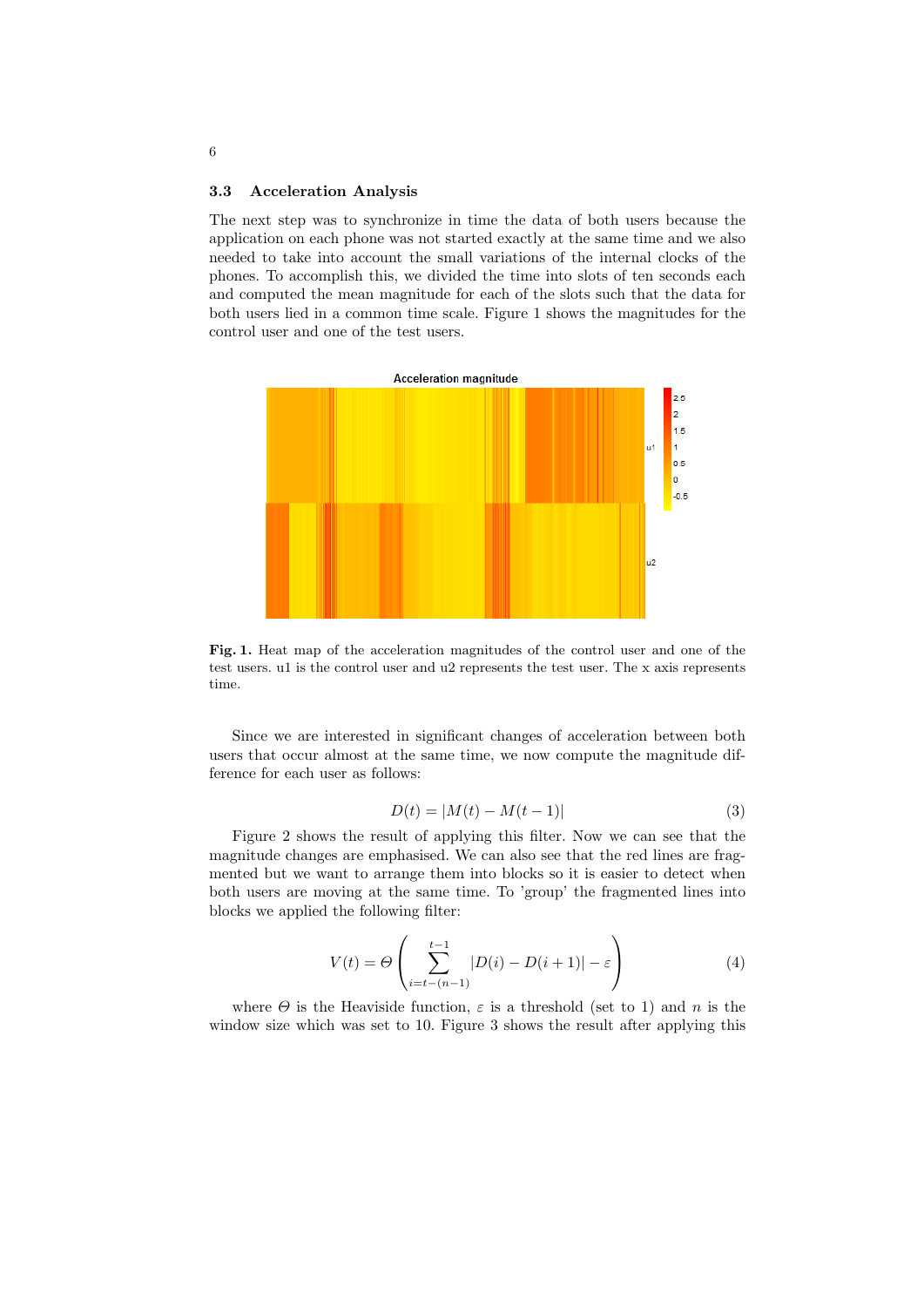filter. Now we can see more clearly, when both users were moving at the same time by looking at the intersection of the blocks.



Fig. 2. Heat map of the magnitude differences for each user. u1 is the control user and u2 represents the test user. The x axis represents time.



Fig. 3. Resulting blocks after grouping fragmented lines. u1 is the control user and u2 represents the test user. The x axis represents time.

Once we have found the resulting blocks we predict a positive walking interaction if the time slot is within a block and  $V(t)_{u1} = 1$  and  $V(t)_{u2} = 1$ where  $V(t)_{u1}$  and  $V(t)_{u2}$  are the resulting vectors after applying Eq.(4) for the control user and the test user, respectively.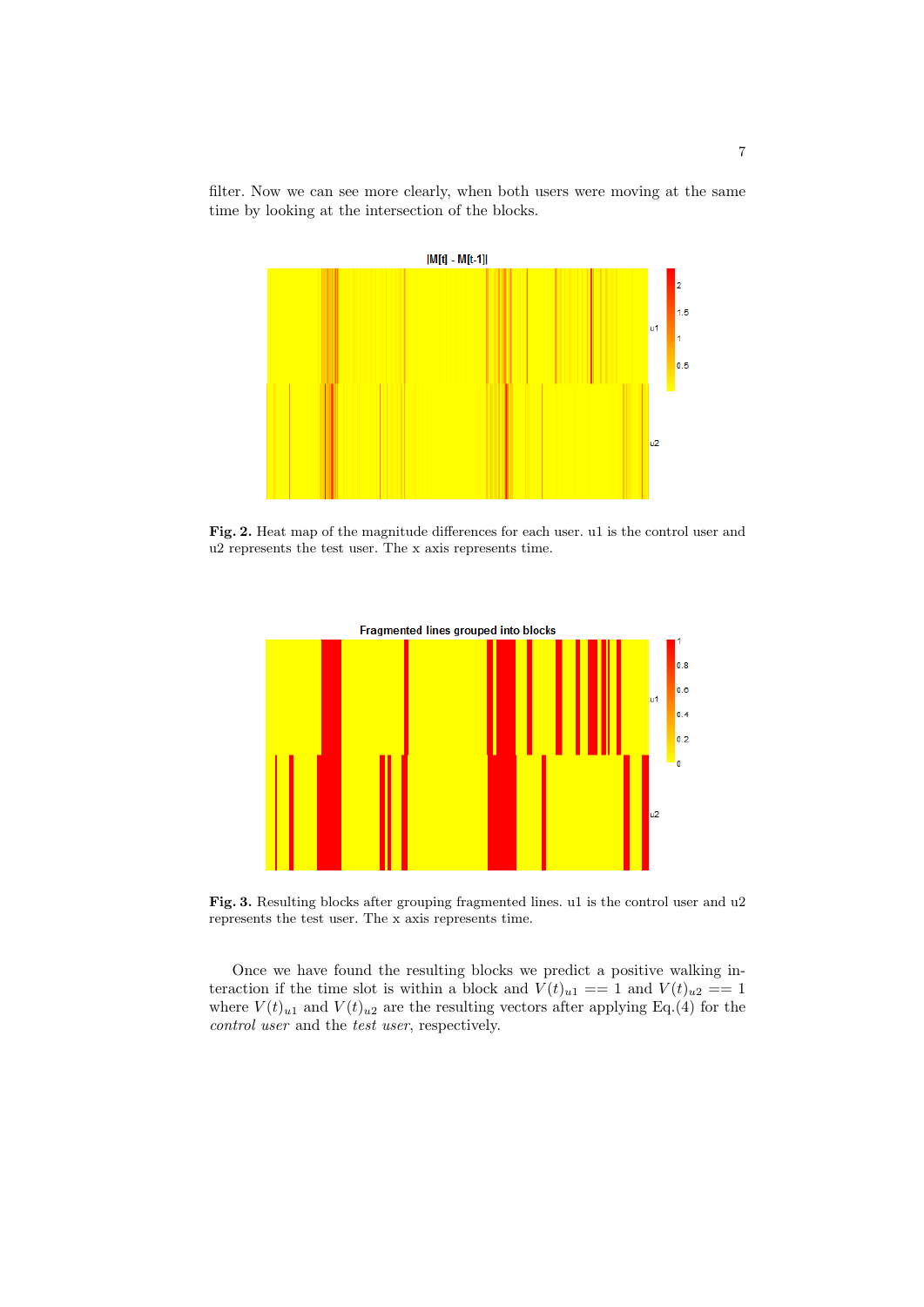#### 3.4 Wi-Fi Analysis

If a user is walking from one place to another, the difference between the in-range Access Points at time t and time  $t-1$  should be greater than that of user staying at the same place. In the latter case, when the user is staying at the same place the variability between Access Points at time  $t$  and  $t-1$  should be low since the smartphone detects almost the same BSSIDs during scanning. Intuitively, if the variability of Access Points is high for two users at the same time, while sharing a number of common Access Points, it is an indication that they may be walking together. As variability measure we used the Jaccard distance [32]:

$$
D_j(A, B) = 1 - \frac{|A \cap B|}{|A \cup B|}
$$
 (5)

where A and B are the sets of BSSIDs at time t and  $t-1$ , respectively. In the extreme case, when the smartphone detects the same Access Points over time, i.e., the user is not moving, the variability will be 0. On the other hand, if the Access Points at time t are completely different from those at time  $t - 1$  the variability will be 1. Figure 4 shows the Wi-Fi BSSIDs variance for both users over time. We can see that the variance tends to increase within the red blocks (when the user is moving based on accelerometer data). The green horizontal lines represent the self reported walking interactions. To predict a positive walking interaction we added the variances of both users and if this sum is greater than a given threshold, then it is set as positive. The threshold selection was done using a ROC curve [33] which will be presented in Section 4.



Fig. 4. BSSIDs variance over time. user1 is the control user and user2 represents the test user. The green lines show the self reported walking interactions.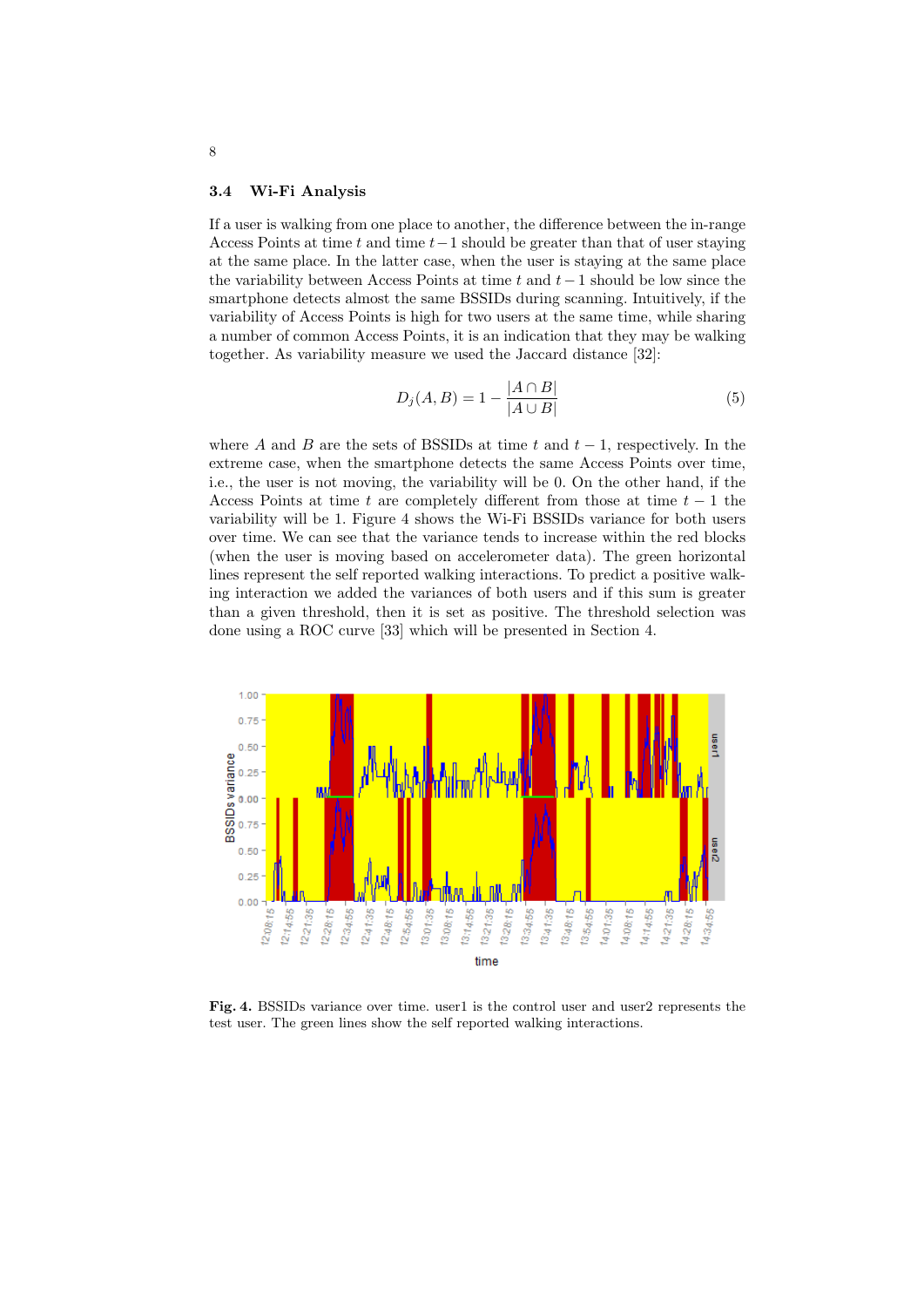

Fig. 5. Predictions when using just accelerometer data for all subjects. Red lines represent negative predictions and Green lines represent positive predictions (walking together).

# 4 Experiments and Results

In this Section we present the results of the walking interactions detection when using: 1) Accelerometer data; 2) Wi-Fi data; and 3) Accelerometer data combined with Wi-Fi data. We performed the recognition between the control user and each test user (7 trials in total).

Figure 5 shows the resulting predictions when using just accelerometer for 7 different days (quantified confusion matrix is shown in Figure 7). Red lines represent negative predictions and Green lines represent positive predictions (walking together). It can be seen that the classes are unbalanced, i.e., most of the time slots are negatives (97.2%). The overall accuracy of the predictions was 0.984; but given the unbalanced nature of data we also present specificity, sensitivity (also known as  $recall$ ), positive predictive value (PPV) (also known as  $precision$ ) and negative predictive value (NPV). These measures are summarized in Table 2. All metrics are greater than 0.9, except the PPV which was 0.657. The PPV was low because there were many false positives (See Figure 5). The false positives are due to the fact that users were moving or walking at the same time even though they were not in proximity to each other.

Table 2. Results with accelerometer data.

|       | <b>Accuracy Sensitivity Specificity PPV NPV</b> |       |             |
|-------|-------------------------------------------------|-------|-------------|
| 0.984 | 0.902                                           | 0.986 | 0.657 0.997 |

Now we evaluate the predictions by using just Wi-Fi data. Figure 6 shows the resulting ROC curve <sup>3</sup> for different threshold values of the BSSIDs variance computed with Eq.(5). This plot represents the trade off between sensitivity and specificity for different threshold values. We can see that a good threshold value is around 0.424 since it produces a combination of sensitivity and 1 - specificity that is close to the upper left corner. The diagonal represents a random classification so, a value below the diagonal means that the classifier for that specific threshold performed worse than a random guess. The resulting Area Under the Curve was 0.95 and it represents the probability that a classifier will rank a randomly chosen positive instance higher than a randomly chosen negative one. Based on the ROC

<sup>3</sup> The ROC curves were produced with the ROCR package [34]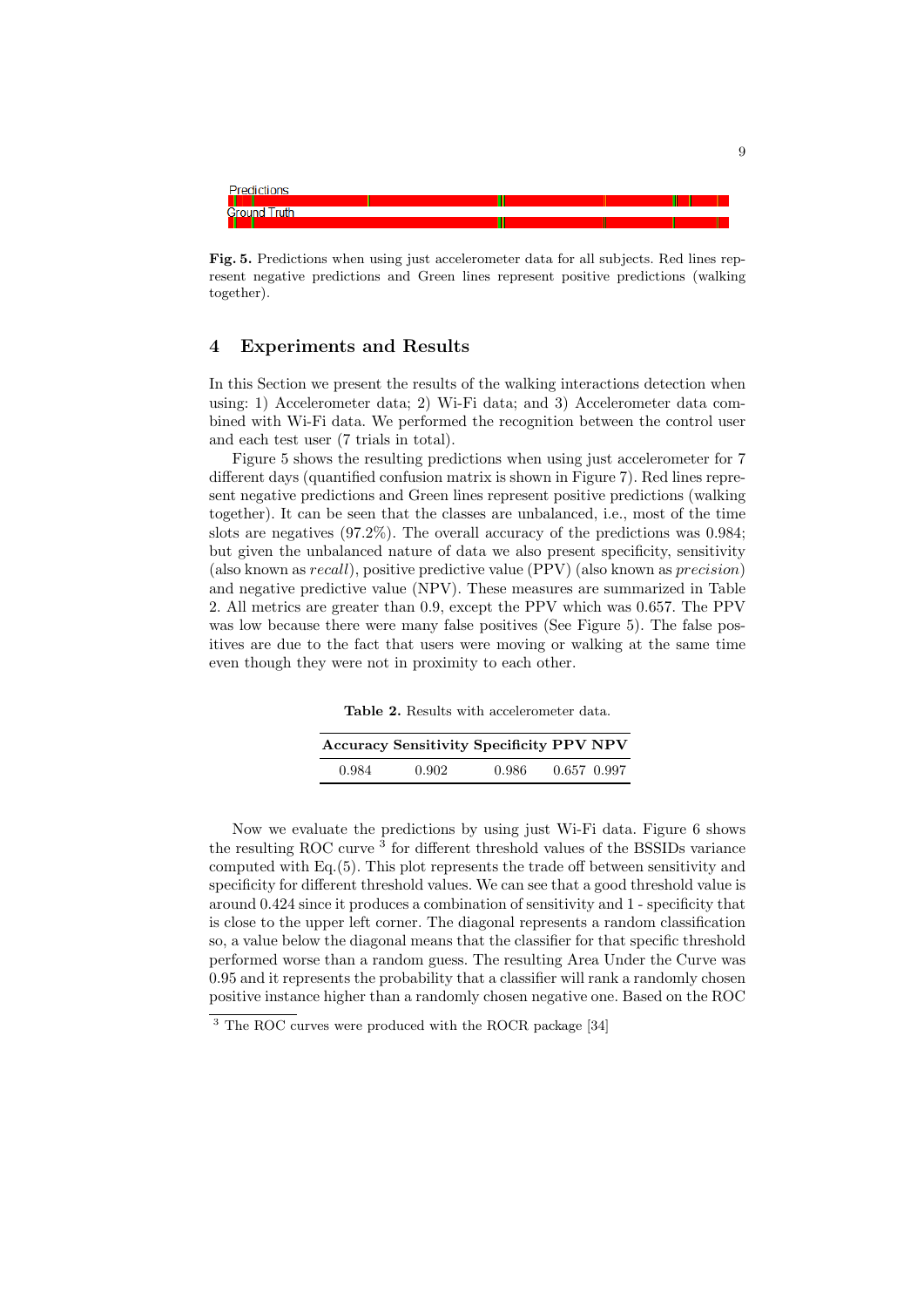curve it seems that using just acceleration is better than using just Wi-Fi data. This is because there is no threshold value in the ROC curve that produces a combination of both sensitivity and specificity that are greater or equal to the ones obtained when using accelerometer data.



Fig. 6. Resulting ROC curve for different threshold values of the BSSIDs variance

Finally, we performed the prediction by combining both, accelerometer and Wi-Fi data. Many of the false positives are there because the users may be walking at the same time even though they are in different places. We used Eq.(5) to compute the distance between the control user and the test user at any given time slot. If the distance between the users is 1 it means that they are in different places so the prediction can be corrected. Table 3 shows the results when combining both sources of information.

Table 3. Results with accelerometer and Wi-Fi data.

|       | <b>Accuracy Sensitivity Specificity PPV NPV</b> |       |             |  |
|-------|-------------------------------------------------|-------|-------------|--|
| 0.990 | 0.902                                           | 0.992 | 0.772 0.997 |  |

We can see that the accuracy and specificity increased; the sensitivity and NPV remained the same and the PPV had a significant improvement (from 0.657 to 0.772). Figure 7 shows the resulting confusion matrices when using just accelerometer data and when using accelerometer with Wi-Fi data. We can see that the second column of the matrices remained the same. The first columns of the matrices had a significant change because the false positives where reduced considerably by ruling out detected interactions from accelerometer data that were not real because the users were in different places.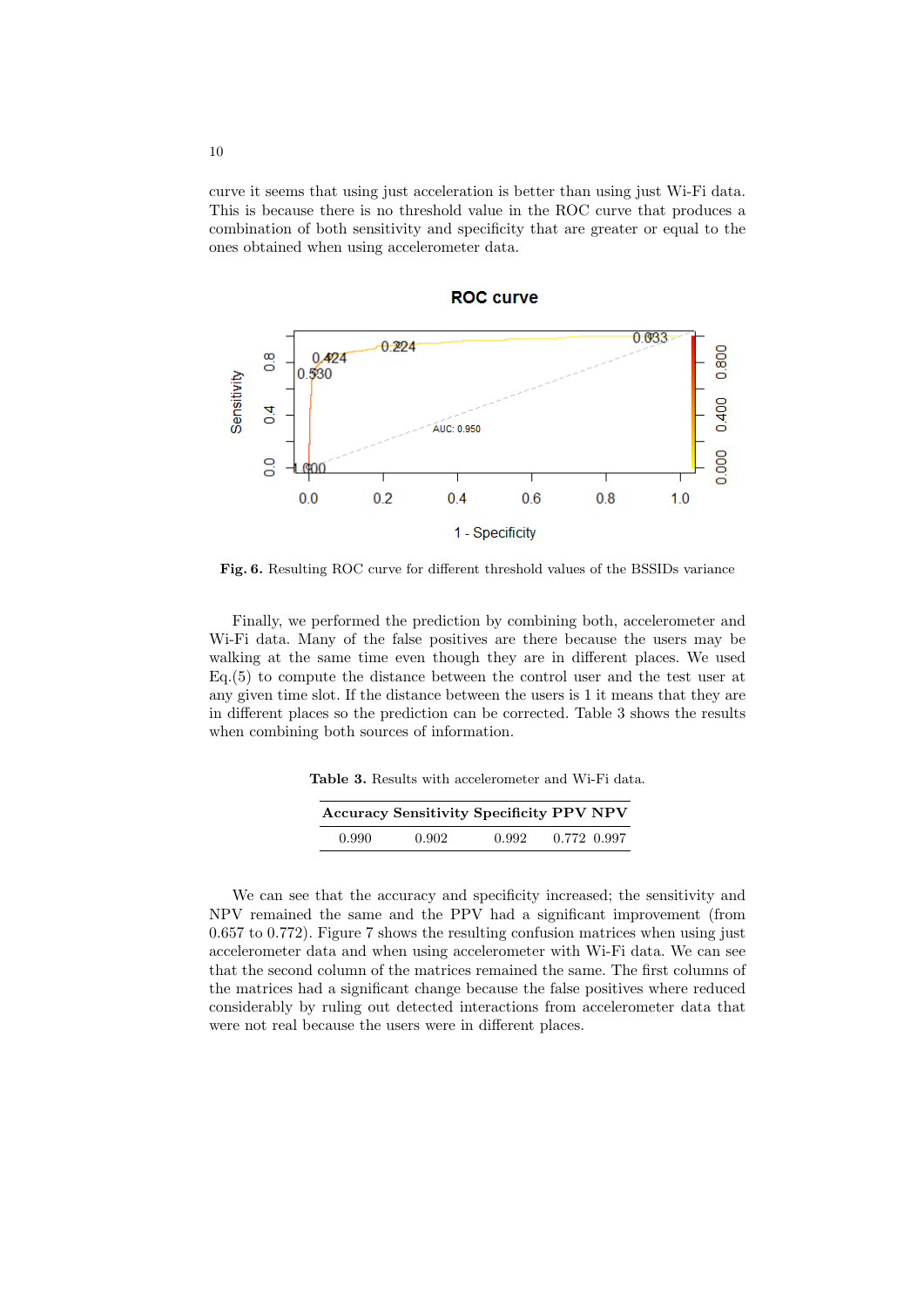

Fig. 7. Confusion matrices when a) using just accelerometer data and b) combining accelerometer and Wi-Fi. 1 means a walking interaction and 0 no interaction.

# 5 Conclusions and Future Work

In this work we showed how accelerometer and Wi-Fi data collected from smartphones can be used to classify walking in synchrony between users. First, we used accelerometer data and Wi-Fi data independently. Our results suggest that using just an accelerometer gives better results than using just Wi-Fi. Then, we combined both sensors and the overall accuracy increased because when adding Wi-Fi it was possible to reduce the false positives due to the fact that the persons may be walking at the same time but in different places. Our experiments were tested in an office environment and these results are indicative of performance of our method. We plan to extend this work to a larger sample of subjects and investigate other types of interactions in synchrony, including commuting interactions such as being in the same car, bus or train.

Acknowledgements Enrique Garcia-Ceja would like to thank Consejo Nacional de Ciencia y Tecnología (CONACYT) and the AAAmI research group at Tecnológico de Monterrey for the financial support in his PhD. studies. This work was supported by EIT ICT Labs, Social Gym project.

# References

- 1. James S House, Karl R Landis, and Debra Umberson. Social relationships and health. Science, 241(4865):540–545, 1988.
- 2. Sheldon Cohen and Thomas A. Wills. Stress, social support, and the buffering hypothesis. Psychological Bulletin,  $98(2):310 - 357$ , 1985.
- 3. Vivian Isaac, Robert Stewart, Sylvaine Artero, Marie-Laure Ancelin, and Karen Ritchie. Social activity and improvement in depressive symptoms in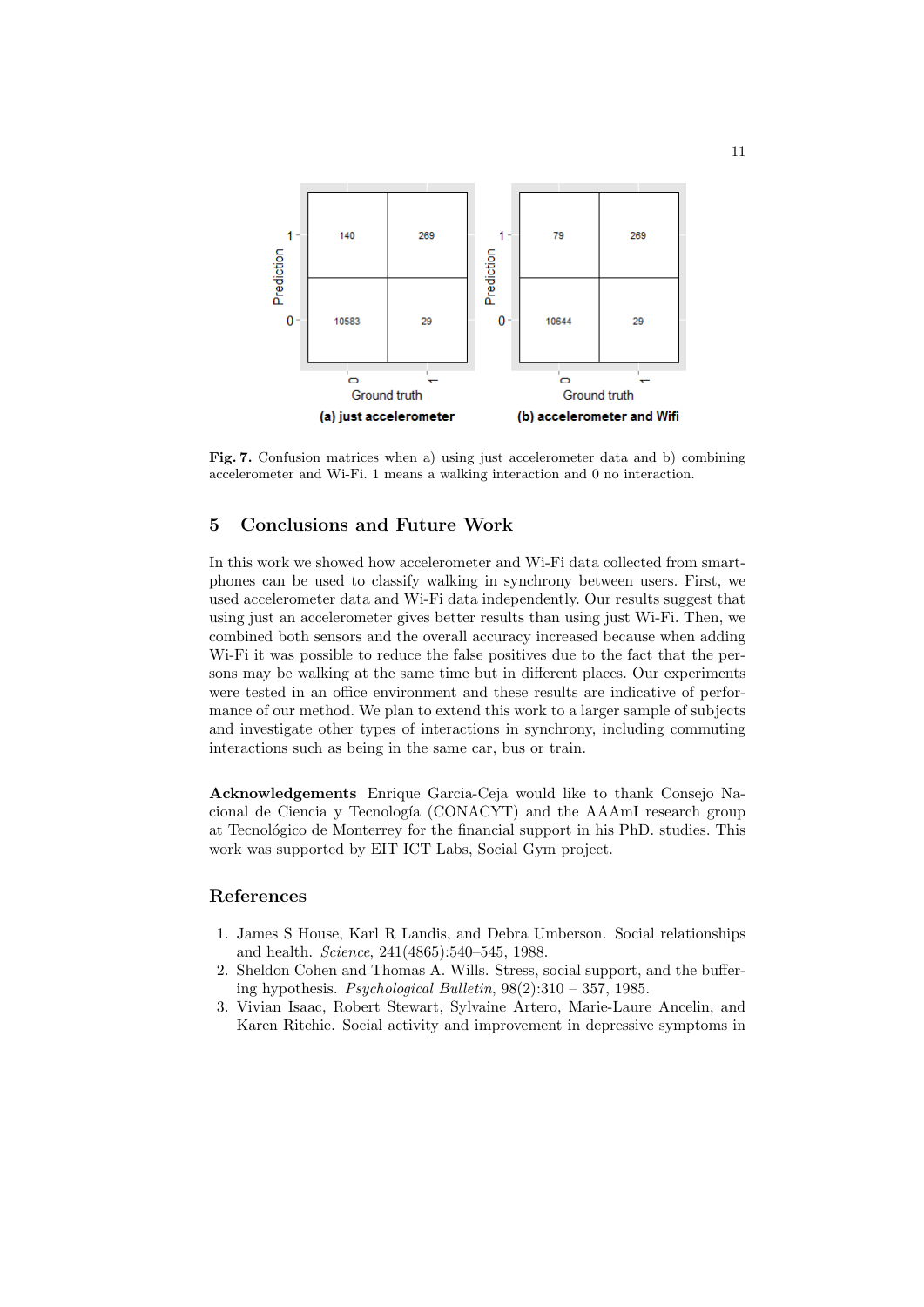older people: A prospective community cohort study. The American Journal of Geriatric Psychiatry, 17(8):688 – 696, 2009.

- 4. Hayden B. Bosworth, Judith C. Hays, Linda K. George, and David C. Steffens. Psychosocial and clinical predictors of unipolar depression outcome in older adults. International Journal of Geriatric Psychiatry, 17(3):238–246, 2002.
- 5. Nathan Norfleet Eagle. Machine perception and learning of complex social systems. PhD thesis, MASSACHUSETTS INSTITUTE OF TECHNOL-OGY, 2005.
- 6. M. Matthews, S. Abdullah, G. Gay, and T. Choudhury. Tracking mental well-being: Balancing rich sensing and patient needs. Computer,  $47(4)$ :36-43, April 2014.
- 7. Edmond Mitchell, David Monaghan, and Noel E O'Connor. Classification of sporting activities using smartphone accelerometers. Sensors, 13(4):5317–5337, 2013.
- 8. O.D. Lara and M.A. Labrador. A survey on human activity recognition using wearable sensors. Communications Surveys Tutorials, IEEE, 15(3):1192– 1209, 2013.
- 9. Hayley Hung, Gwenn Englebienne, and Jeroen Kools. Classifying social actions with a single accelerometer. In Proceedings of the 2013 ACM International Joint Conference on Pervasive and Ubiquitous Computing, UbiComp '13, page 207–210, New York, NY, USA, 2013. ACM.
- 10. S. Aparicio, J. Perez, AM. Bernardos, and J.R. Casar. A fusion method based on bluetooth and wlan technologies for indoor location. In *Multisen*sor Fusion and Integration for Intelligent Systems, 2008. MFI 2008. IEEE International Conference on, pages 487–491, Aug 2008.
- 11. Carlos E. Galván-Tejada, José C. Carrasco-Jiménez, and Ramon F. Brena. Bluetooth-wifi based combined positioning algorithm, implementation and experimental evaluation. Procedia Technology,  $7(0):37 - 45$ , 2013. 3rd Iberoamerican Conference on Electronics Engineering and Computer Science, CIIECC 2013.
- 12. Jaewoo Chung, Matt Donahoe, Chris Schmandt, Ig-Jae Kim, Pedram Razavai, and Micaela Wiseman. Indoor location sensing using geomagnetism. In Proceedings of the 9th International Conference on Mobile Systems, Applications, and Services, MobiSys '11, pages 141–154, New York, NY, USA, 2011. ACM.
- 13. Carlos E. Galván-Tejada, José C. Carrasco-Jimenez, and Ramon Brena. Location identification using a magnetic-field-based FFT signature. Procedia Computer Science, 19(0):533 – 539, 2013. The 4th International Conference on Ambient Systems, Networks and Technologies (ANT 2013), the 3rd International Conference on Sustainable Energy Information Technology (SEIT-2013).
- 14. Alessandro Carlotto, Matteo Parodi, Carlo Bonamico, Fabio Lavagetto, and Massimo Valla. Proximity classification for mobile devices using wi-fi environment similarity. In Proceedings of the first ACM international workshop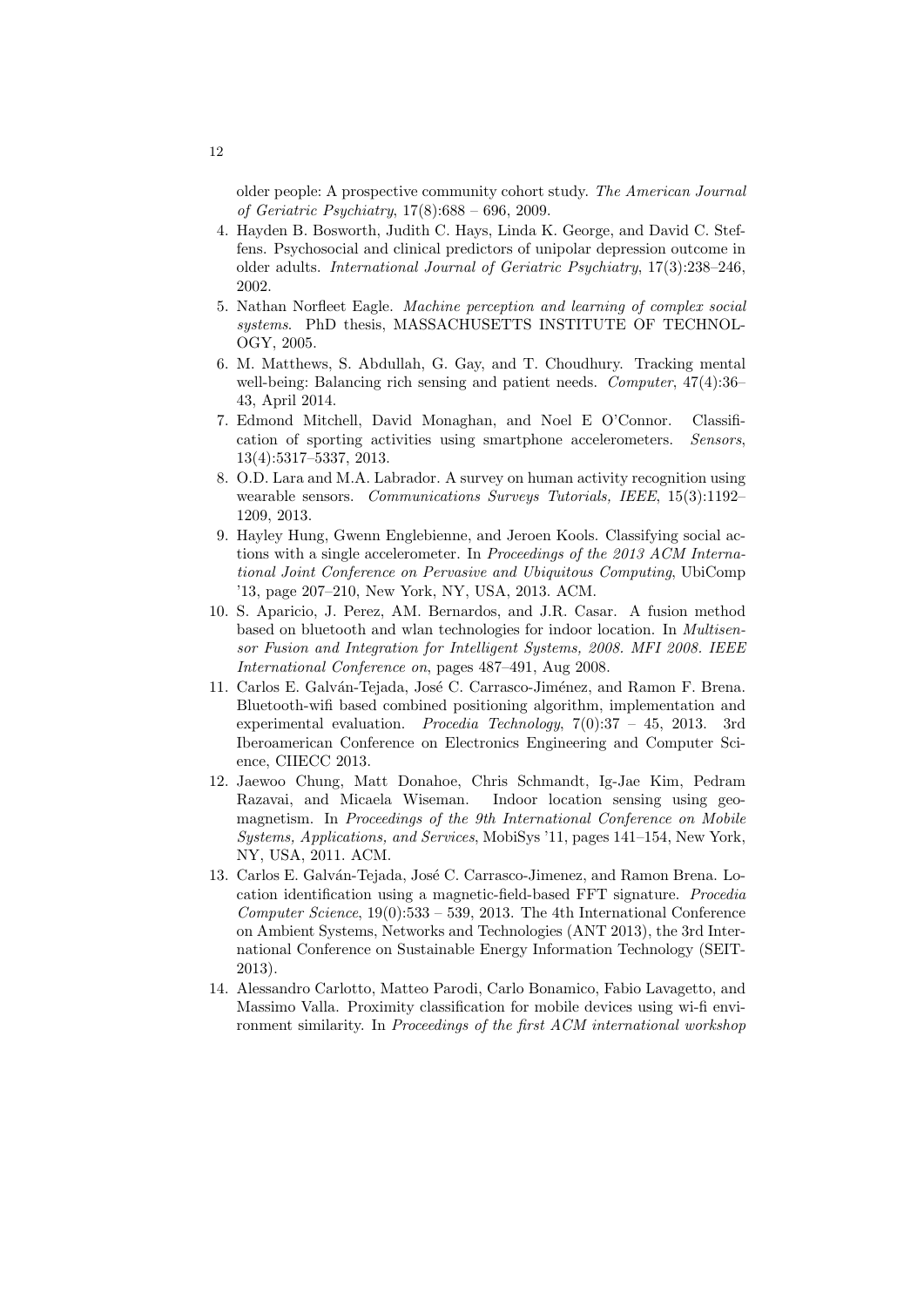on Mobile entity localization and tracking in GPS-less environments, pages 43–48. ACM, 2008.

- 15. Rahman O. Oloritun, Anmol Madan, Alex Pentland, and Inas Khayal. Identifying close friendships in a sensed social network. Procedia - Social and Behavioral Sciences, 79(0):18–26, 2013. 9th Conference on Applications of Social Network Analysis (ASNA).
- 16. Zhiwen Yu, Xingshe Zhou, Daqing Zhang, Gregor Schiele, and Christian Becker. Understanding social relationship evolution by using real-world sensing data. World Wide Web, 16(5-6):749–762, 2013.
- 17. Kristina Lerman, Suradej Intagorn, Jeon-Hyung Kang, and Rumi Ghosh. Using proximity to predict activity in social networks. In Proceedings of the 21st International Conference Companion on World Wide Web, WWW '12 Companion, page 555–556, New York, NY, USA, 2012. ACM.
- 18. A Matic, V. Osmani, and O. Mayora. Trade-offs in monitoring social interactions. Communications Magazine, IEEE, 51(7):114–121, July 2013.
- 19. A Matic, V. Osmani, and O. Mayora. Speech activity detection using accelerometer. In Engineering in Medicine and Biology Society (EMBC), 2012 Annual International Conference of the IEEE, pages 2112–2115, Aug 2012.
- 20. Aleksandar Matic, Venet Osmani, and Oscar Mayora-Ibarra. Analysis of social interactions through mobile phones. Mobile Networks and Applications, 17(6):808–819, 2012.
- 21. J. Krumm and E. Horvitz. LOCADIO: inferring motion and location from wi-fi signal strengths. In Mobile and Ubiquitous Systems: Networking and Services, 2004. MOBIQUITOUS 2004. The First Annual International Conference on, pages 4–13, August 2004.
- 22. Evan Welbourne, Jonathan Lester, Anthony LaMarca, and Gaetano Borriello. Mobile context inference using low-cost sensors. In Proceedings of the First International Conference on Location- and Context-Awareness, LoCA'05, page 254–263, Berlin, Heidelberg, 2005. Springer-Verlag.
- 23. Nathan Eagle and Alex (Sandy) Pentland. Reality mining: Sensing complex social systems. Personal Ubiquitous Comput., 10(4):255–268, March 2006.
- 24. Long Vu, Quang Do, and K. Nahrstedt. Jyotish: A novel framework for constructing predictive model of people movement from joint wifi/bluetooth trace. pages 54–62, March 2011.
- 25. Vedran Sekara and Sune Lehmann. The strength of friendship ties in proximity sensor data. PLoS ONE, 9(7):1–8, 2014.
- 26. I Carreras, A Matic, P. Saar, and V. Osmani. Comm2sense: Detecting proximity through smartphones. In Pervasive Computing and Communications Workshops (PERCOM Workshops), 2012 IEEE International Conference on, pages 253–258, March 2012.
- 27. Yang Yang, N.V. Chawla, P. Basu, B. Prabhala, and T. La Porta. Link prediction in human mobility networks. In Advances in Social Networks Analysis and Mining (ASONAM), 2013 IEEE/ACM International Conference on, pages 380–387, August 2013.
- 28. Nathan Eagle, Alex (Sandy) Pentland, and David Lazer. Inferring friendship network structure by using mobile phone data. Proceedings of the National Academy of Sciences, 106(36):15274–15278, 2009.